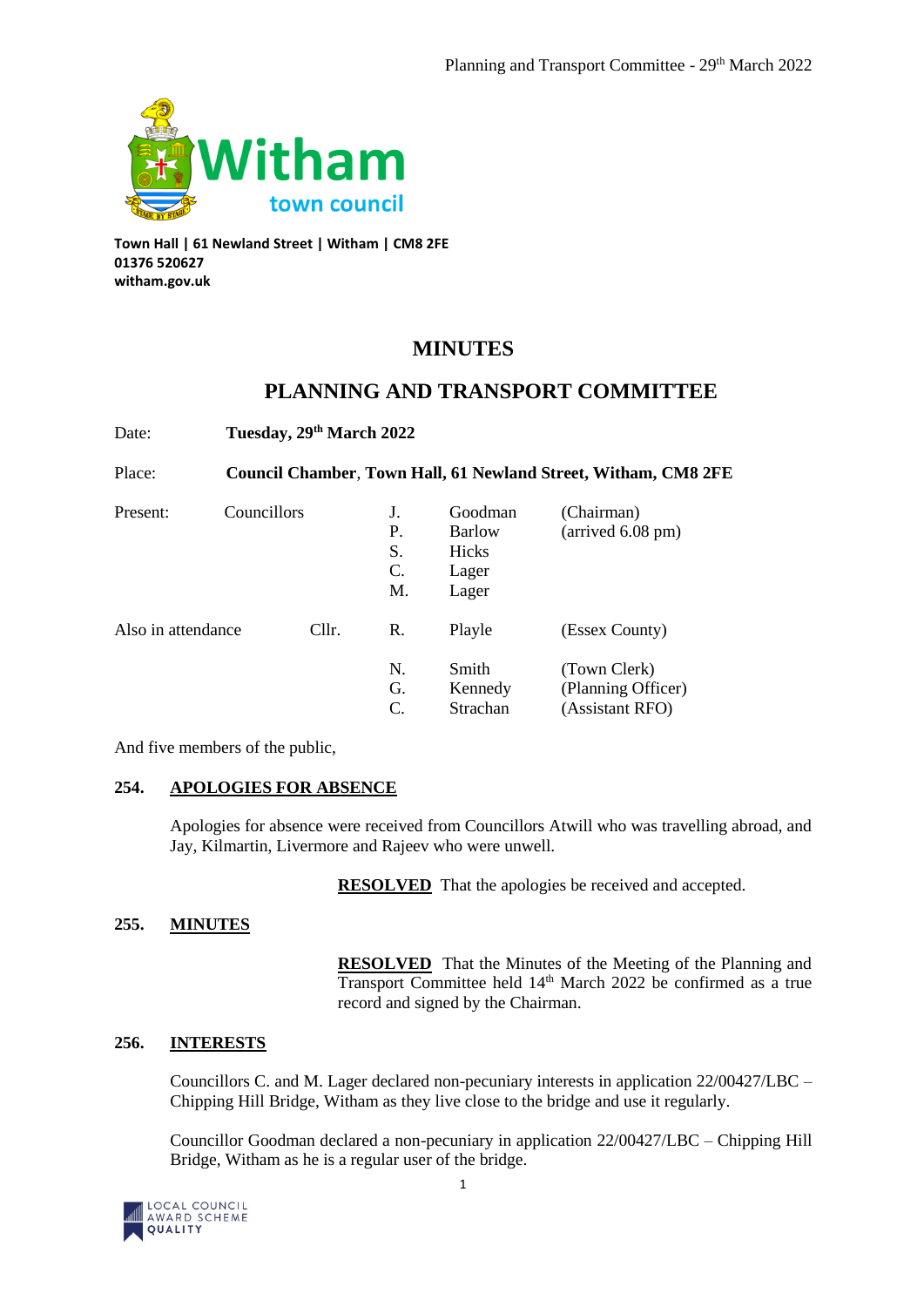Councillor Hicks declared a non-pecuniary interest in Minute 257 – Questions and Statements from the Public, as he knew several of the residents who were present.

Later in the Meeting at Minute 258 – Land adjacent to the Former Chipping Hill School Premises, Councillor Barlow declared a non-pecuniary interest as a Trustee of the Witham United Charities which owns alms houses adjacent to the school site.

Later in the Meeting at 22/00724/COUPA – 15 St Nicholas Close, Witham, Councillor Hicks declared a non-pecuniary interest as he regularly used the Chinese Takeaway.

## **257. QUESTIONS AND STATEMENTS FROM THE PUBLIC**

Councillor Hicks had declared an interest.

Irene Howard from Bellfield Close spoke about her concerns regarding the development of the Bellfields site as the boundary was just twelve feet from her window. She believed residents would suffer from loss of light and privacy, increased parking problems and traffic movements, noise and disturbance as well as loss of green space and trees. She said that the site was designated as a greenfield site in 2010 and in 2016 as visually important space. She understood the importance of school provision but a new school building on the Bellfield site would be inappropriate.

Steve Loeber from White Horse Lane said that the area of the former Chipping Hill School was densely developed with narrow lanes and a one-way street. The only access to this site would be via White Horse Lane. There would be increased traffic during construction and he asked where the construction workers would park? He said that once the new school was built where would parents be able to drop-off their children? There would be congestion in White Horse Lane and Bellfields Close and the road network would be unable to cope.

Councillor Barlow arrived at the Meeting.

Liam Barrow from Bellfield Close said that his garden backed onto the existing school. He said that he had made three police complaints as pupils shout profanities at the back of the school. He was concerned that the value of his home would be affected by this development.

Councillor Playle, Essex County Councillor for Witham Northern, said that he had met with the Chief Operations Officer of the Keys Co-operative Trust. The consultation was in relation to an increased capacity at the school and he understood that proposed plans would be available in six weeks' time. He declared an interest as his parents lived in Church Street and he had been unaware of the proposals despite being the Essex County Councillor for this Ward. He said that the land was contaminated and queried whether the high cost of decontamination was best use of money. He added that he had suggested to the Academy Trust that they should write to all residents who might be affected by the proposal.

Mr John Palombi from White Horse Lane and the Witham and Countryside Society said that this was the first he had heard about the proposals for Bellfields. It was a wild field area and to decontaminate the land would require a large amount of soil to be removed. He wished to speak on application 22/00427/LBC – Chipping Hill Bridge. Whilst he was content with the proposals he drew Members' attention to the graffiti on the coping stones which date from WW1. Unfortunately air pollution had resulted in deterioration of the graffiti and he suggested that the stones be removed into the custody of the Town Council for preservation.

The Chairman thanked everyone for their comments.

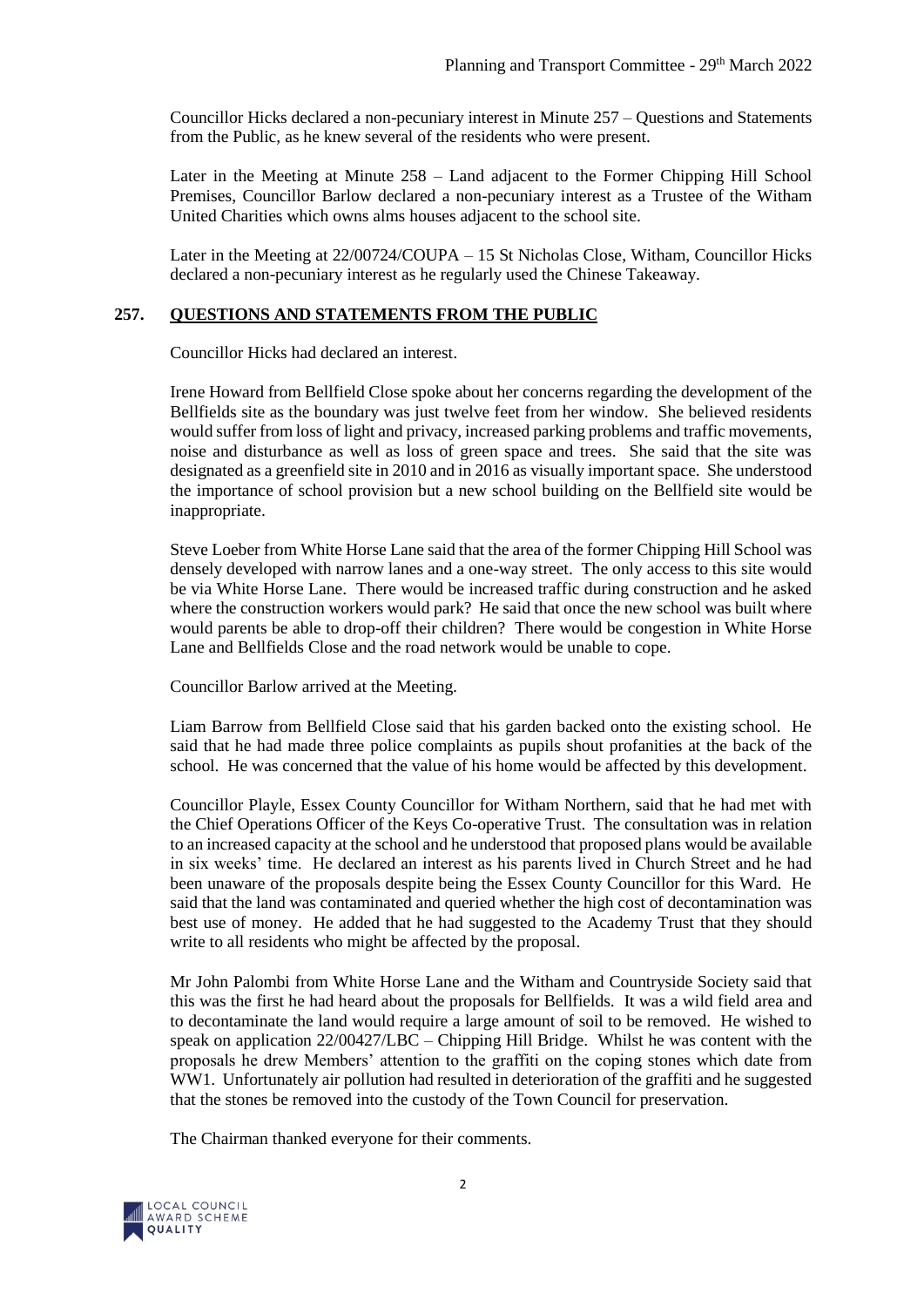## **258. LAND ADJACENT TO THE FORMER CHIPPING HILL SCHOOL PREMISES**

Members spoke of the history of the site and how it had been used since Chipping Hill School had moved onto the Maltings Lane estate. It had been thought that the Bellfields site, which had been badly contaminated by industrial processes, would be given to the Town Council as a wildlife site but this had been thwarted by this proposal.

Councillor Barlow declared a non-pecuniary interest as a Trustee of the Witham United Charities which owned alms houses adjacent to the former Chipping Hill School. He explained that the charity owned the current access to the school which would be totally inadequate for more vehicles and construction plant. It was considered that access onto Braintree Road would be sought and other applications requiring such access had been turned down in the past.

Members were informed that the Bellfields site was green open space and one of the few sites for slow worms. It was agreed that the consultation had been flawed with Members being unaware of the process.

Members agreed to take note of residents' concerns and keep a watchful eye for the planning application.

**RESOLVED** That the information be received and noted.

# **259. HEDGE AT IVY CHIMNEYS**

An email was received from a member of the public raising further concerns regarding the hedge at Ivy Chimneys.

Members agreed that the concrete fencing posts gave the impression that the temporary fencing was permanent. It was agreed that a copy of the email should be sent to the Planning Officer at Braintree District Council so they can take into consideration the aspect of the hedging variety to provide habitat for small birds.

> **RESOLVED** That the email be received and forwarded to the Planning officer at Braintree District Council.

### **260. PLANNING OFFICER'S REPORT**

The Planning Officer had nothing to report.

### **261. PART 1 APPLICATIONS**

| 22/00521/HH | Albemarle House, Guithavon Road, Witham |  |  |  |  |
|-------------|-----------------------------------------|--|--|--|--|
|             | Two storey rear extension               |  |  |  |  |
|             |                                         |  |  |  |  |

### **NO OBJECTION**

| <b>CC/BTE/12/22</b> | Witham Adult Community Learning Centre, Spinks            |  |  |  |  |  |
|---------------------|-----------------------------------------------------------|--|--|--|--|--|
|                     | Lane. Witham                                              |  |  |  |  |  |
|                     | Installation of new heating plant (air source heat pumps) |  |  |  |  |  |

# **NO OBJECTION**

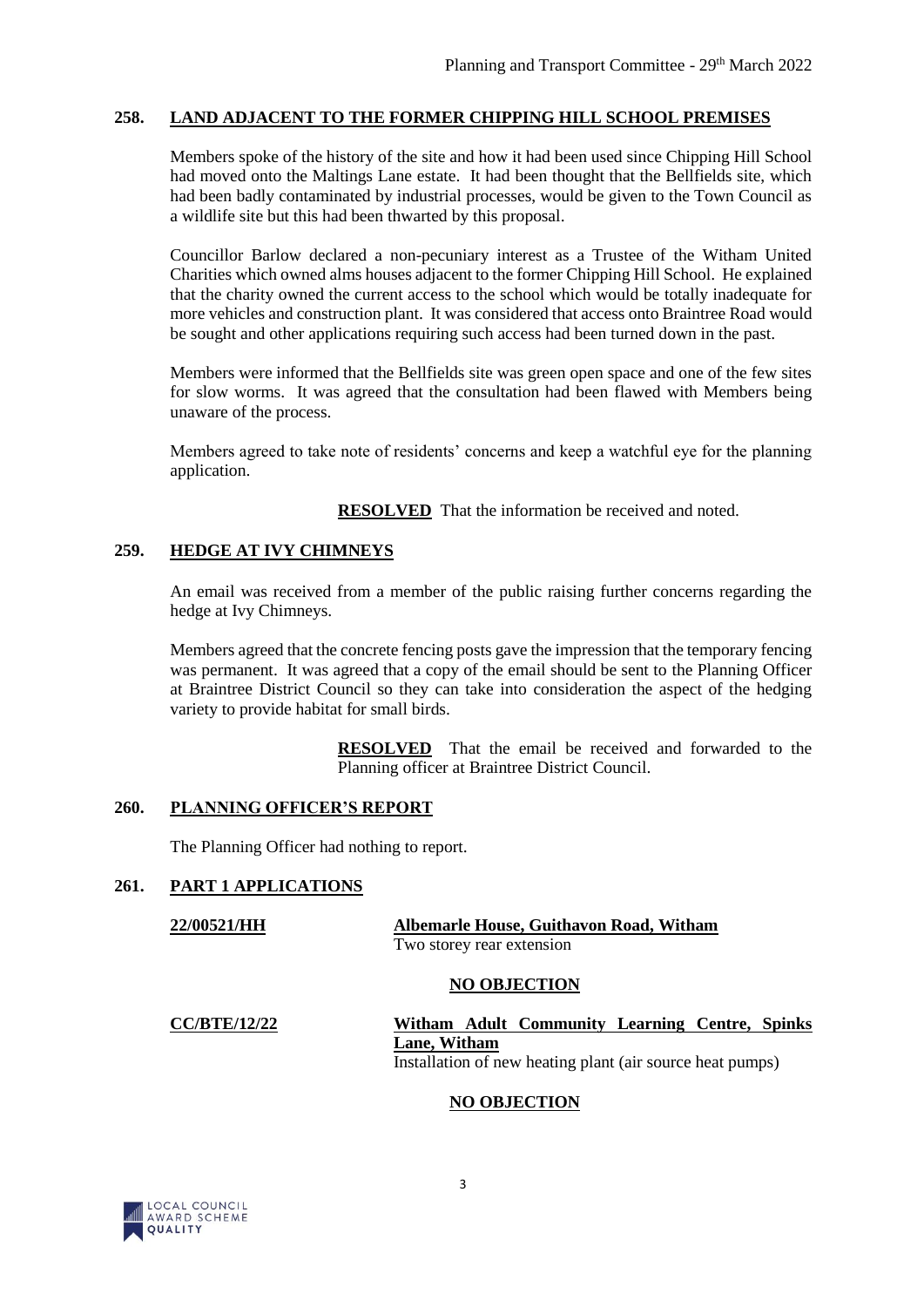## **262. PART 2 APPLICATIONS**

# **22/00476/TPO 25, Collingwood Road, Witham** Notice of intent to carry out work to tree protected by Tree Preservation Order 18/76

Members were informed that this application had been withdrawn.

# **22/00427/LBC Chipping Hill Bridge, Chipping Hill, Witham**

Like for like repairs to the brick parapet, stone coping and cutwaters at Chipping Hill Bridge. Replace timber deck, post and rails in Ekki on the Chipping Hill Footbridge.

Councillors Goodman, C. Lager and M. Lager had declared interests.

Members wished for a weight limit to be applied to this historic bridge.

> **NO OBJECTION** to the application but Members would wish to see a weight limit applied to the bridge and that those coping stones which have WW1 graffiti be removed and preserved by the Town Council.

#### **22/00499/TPO Assembly Hall Adjacent to Bridge Hospital, Hatfield Road, Witham**

Notice of intent to carry out works to tree protected by Tree Preservation Order 19/02

The Tree Warden had made a site visit and suggested that whilst the work to fell the Lawson Cypress would be reasonable, a replacement tree should be planted. He suggested a fastigiated tree be planted by the railings.

Members asked that permission be sought from the Tree Warden for his comprehensive report to be sent to the District Council with the Town Council's response.<sup>1</sup>

> **NO OBJECTION** subject to a replacement tree being planted and the advice of the District Council's Landscape Officer.

### **22/00559/FUL Elm Cottage and Land between Comingmak and Newton, Maldon Road, Witham**

Demolition of existing dwelling and erection of 5 x 4 bedroomed three storey detached dwelling houses, with associated access and parking

<sup>&</sup>lt;sup>1</sup> Mr Waight has given his permission for the report to be included.



 $\overline{a}$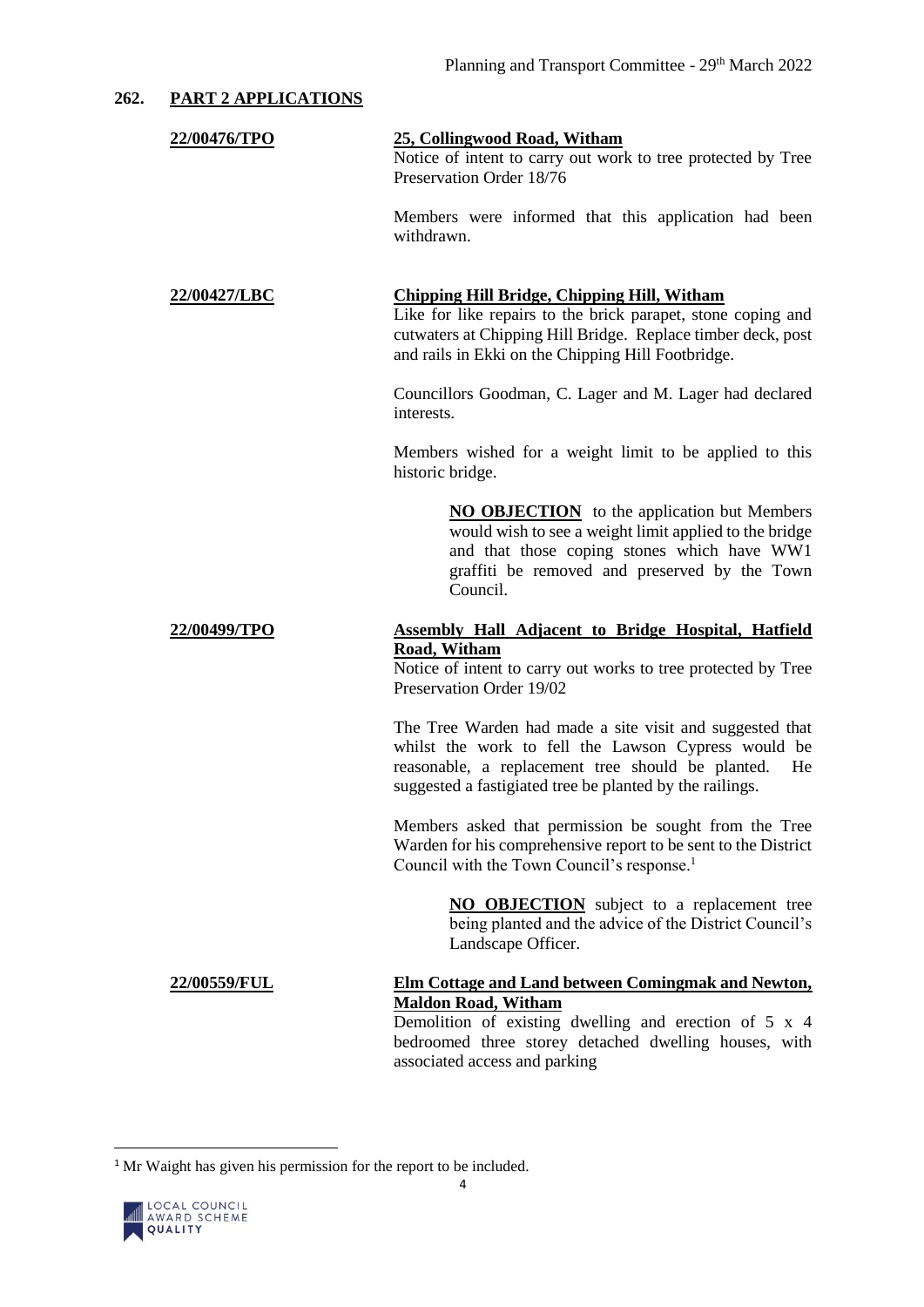Planning and Transport Committee - 29<sup>th</sup> March 2022

**NO OBJECTION** subject to renewable energy measures such as heat pumps and solar panels being included and retention of hedges on the boundaries.

# **22/00542/HH The Victoria PH, Powers Hall End, Witham**

Single storey extension to enclose open rear passage, together with internal alterations, alterations to external finish, change of doors and windows to UPVC and erection of brick boundary wall with gate and timber fence

Members considered that the proposed boundary wall and fence would detract from the street scene and cause problems with visibility. There was a suggestion that the land to be enclosed could be highways land.

> **RECOMMEND REFUSAL** on the grounds that the boundary wall and fence would be detrimental to the street scene, affect visibility spalls and that the land to be enclosed could be highways land.

# **22/00724/COUPA 15 St Nicholas Close, Witham**

Notification for Prior Approval for a Change of Use from Takeaways, Betting Offices, Pay Day Loan, Shops or Laundrettes (Sui Generis Uses) or a Mixed Use combining use as a dwelling house (Class C3) with a Betting Office, pay Day Loan, Shops or Laundrettes (Sui Generis Uses); to Dwelling houses (Class C3), and for the operations reasonably necessary for the conversion – Change of use from Hot Food Takeaway (Sui Generis) to Dwelling house C3(a).

Councillor Hicks declared a non-pecuniary interest as he had regularly used the Chinese Takeaway.

Members were concerned that the parking provision might be on highway land.

# **NO OBJECTION**

# **263. REVISED PLANS**

There were no revised plans to consider.

# **264. DECISIONS**

The decisions on Planning Applications pertaining to Witham were received.

**RESOLVED** That the decisions be received and noted.

# **265. PARKING IN RICHARDSON WALK**

An email was received from a resident seeking assistance to obtain a resident's parking permit.